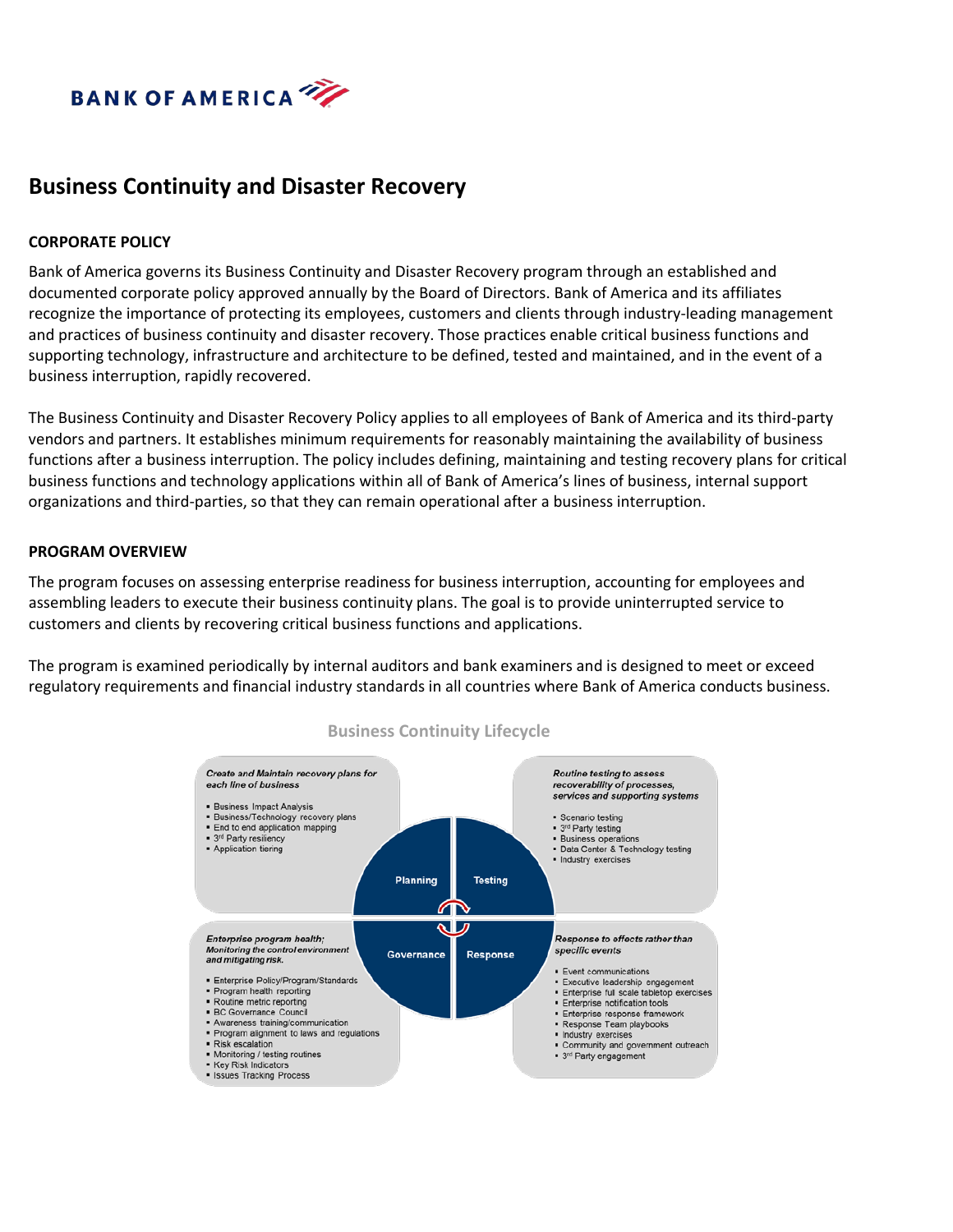

Page 2 of 3

## **GOVERNANCE**

The program is managed centrally and provides oversight and direction for enterprise operational risks related to business continuity activities.

# **PLANNING**

All divisions and subsidiaries must develop and maintain recovery plans commensurate with the criticality of the business function(s) as required under the established corporate policy. The criticality of a function is determined by a business impact analysis, which helps determine the recovery strategy, recovery time objective, recovery point objective and frequency of testing. Each recovery plan adheres to a standard development process and meets specific design requirements.

# **TESTING**

Both functions and their supporting technologies within Bank of America are included in a comprehensive enterprise testing program that assesses and validates controls, recovery capabilities, and response readiness for the company and its third-parties to ensure they can operate as expected during a business interruption. (This is inclusive of industry bodies, Financial Market Utilities and payment systems to ensure continued services in the event of a business disruption)

The frequency of testing is determined by the criticality of the business function and its supporting technologies. Testing of the most critical functions is performed at least annually. Bank of America's business continuity and disaster recovery testing program is adhered to globally. Test results and compliance are monitored consistently by the business continuity organization.

## **RESPONSE**

Across the enterprise, Bank of America has dedicated response teams with defined communications processes to ensure rapid dissemination of important information to customers, clients, employees, third-parties and government authorities affected by a business disruption.

The response process includes:

- Managing both readiness and response execution at times of crisis, and engaging critical external partners.
- Maintaining and expanding external Business Continuity & Disaster Recovery engagements in public and private sectors to enable world-class resiliency.
- Enhancing emerging-risk management across the enterprise and enabling readiness through a robust, annual exercise schedule.

## **RECOVERY RESOURCES**

## *People*

Employee safety is of the highest priority at Bank of America. All business continuity plans include procedures for addressing unavailability of staff during a business disruption, including a pandemic. Bank of America's pandemic planning is designed in accordance with country health agencies and government advice to ensure the protection of our employees and maintain critical functions over an extended time.